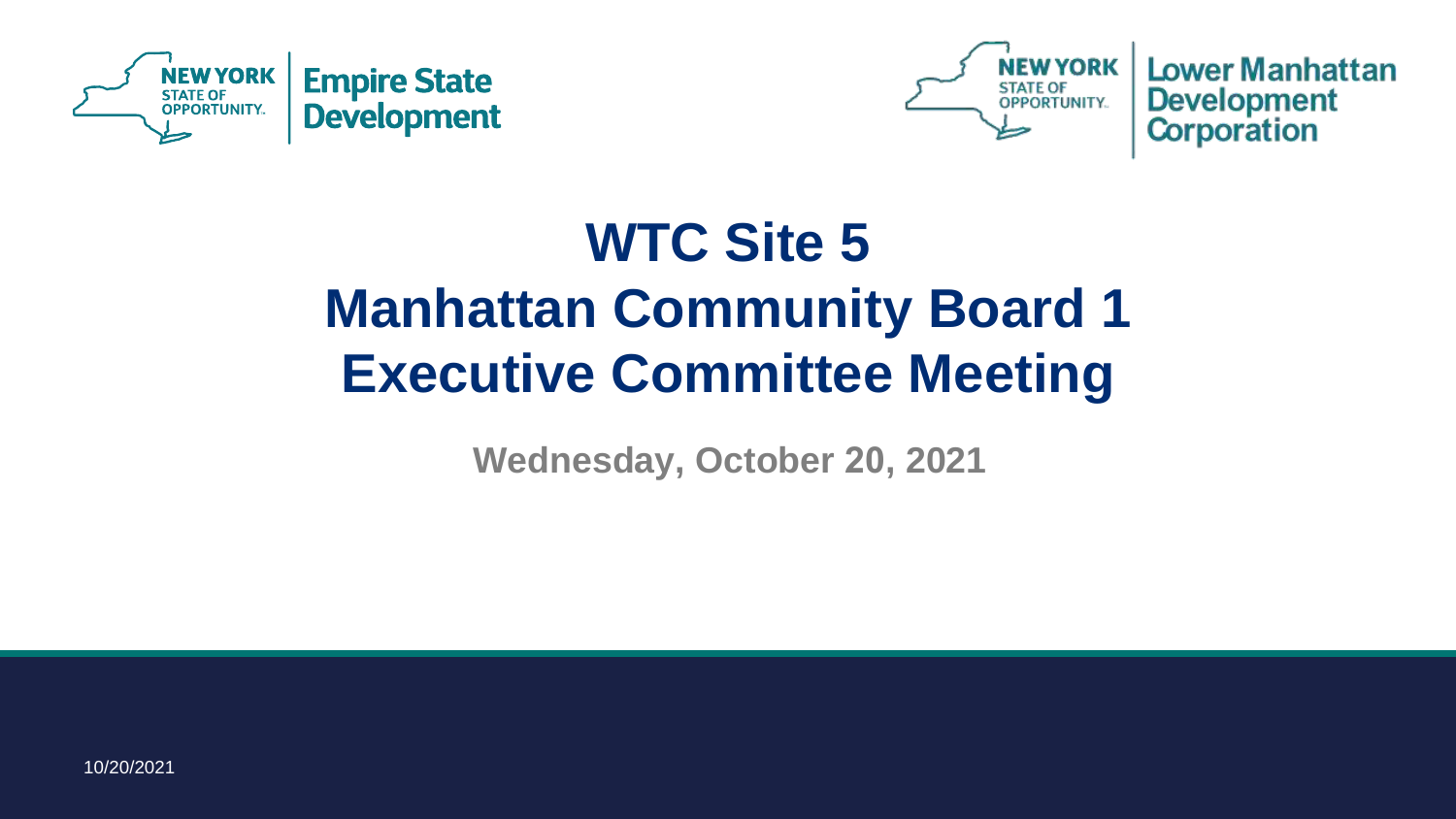#### **Agenda**

- Project Updates
	- Public Approvals Process
- Q&A / Discussion



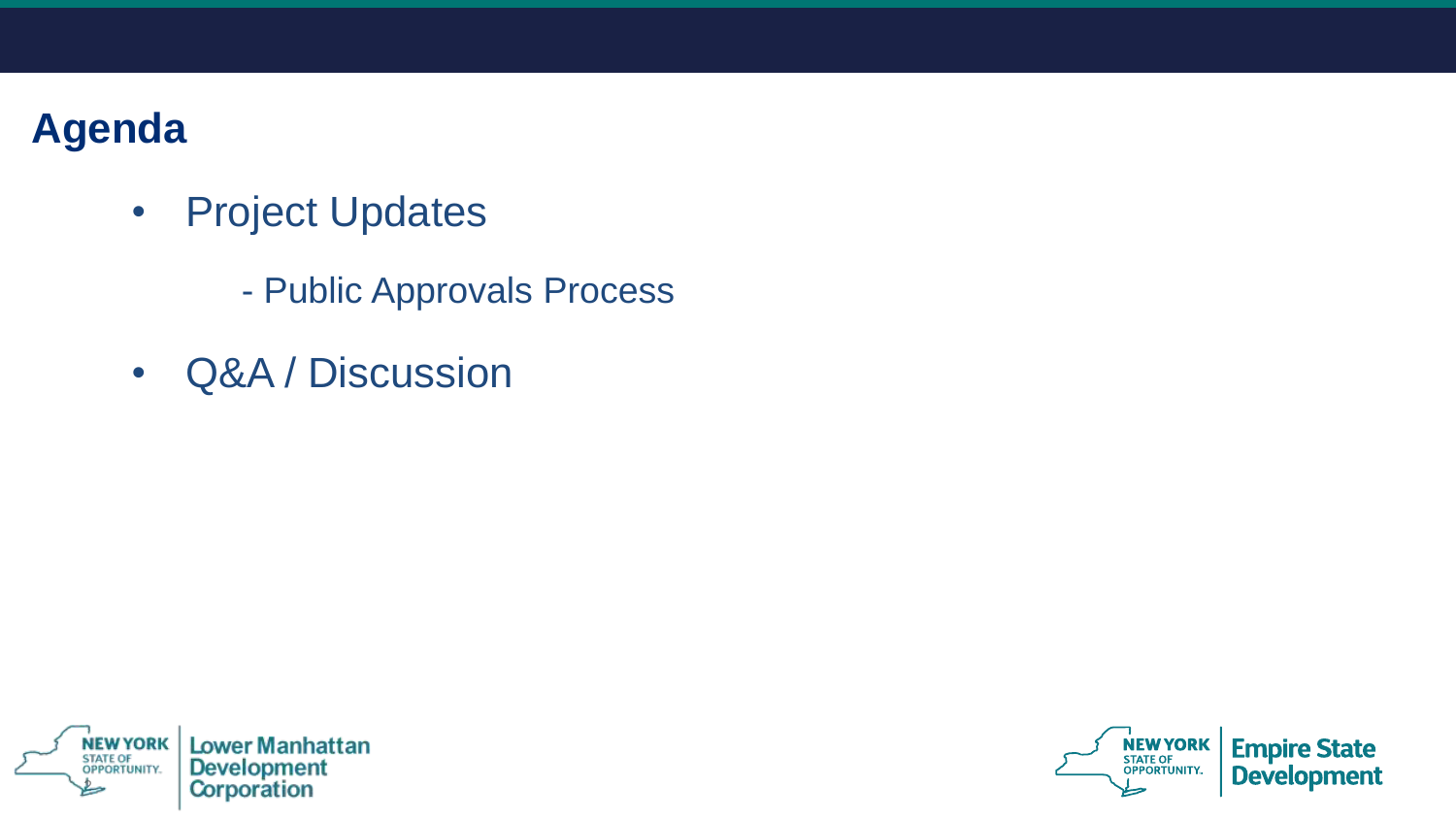### **Preliminary Timeline**

- Feb 2021: Conditional designation
- Next steps:
	- $\checkmark$  Community Engagement
	- $\checkmark$  Advance Programming and Design
	- $\checkmark$  Environmental Analysis
- Fall 2021: LMDC Board takes initial action on MGPP, makes determinations on Environmental Review (SEQRA / NEPA) and authorizes disposition process for Site 5 to ESD / public hearing & comment period
- Winter 2021/22: LMDC Board considers public comments, takes action on MGPP and disposition of Site 5 to ESD / ESD Board takes action on acquisition of Site 5 and long-term lease to developer
- Spring/Summer 2022: Final public approvals



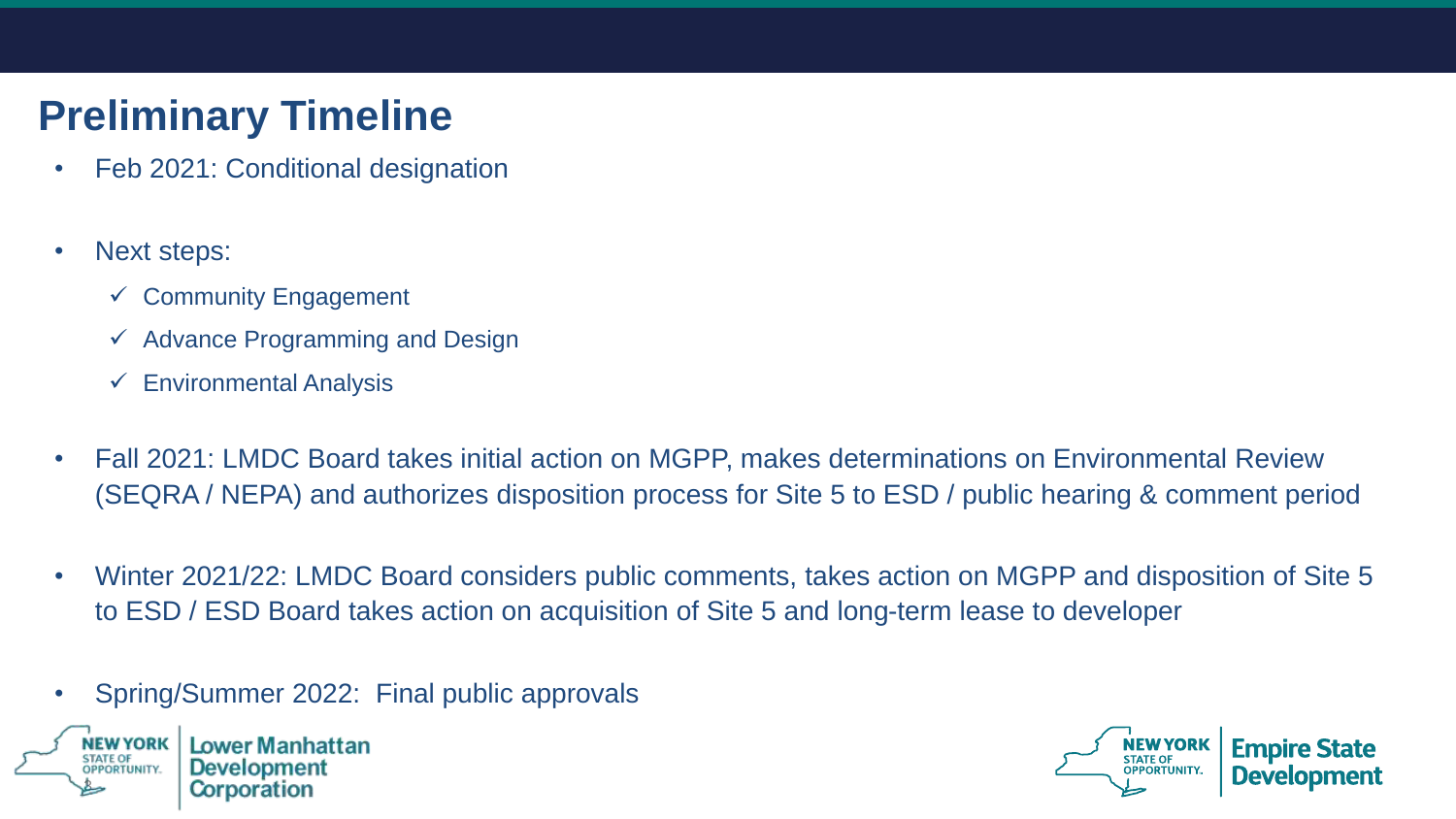#### **MGPP & Public Approvals Preliminary Timeline**

- LMDC & ESD Boards take initial action on MGPP, make determinations on Environmental Review (SEQRA / NEPA) and authorizes disposition process for Site 5
- Issue notice to collect public comments on the findings of the Environmental Assessment prepared pursuant to SEQRA / NEPA and publish second Floodplain **Notice**
- Issue a 30-day notice of, and conduct, a public hearing to gather public comments on the proposed MGPP and property transfers pursuant to the UDC Act



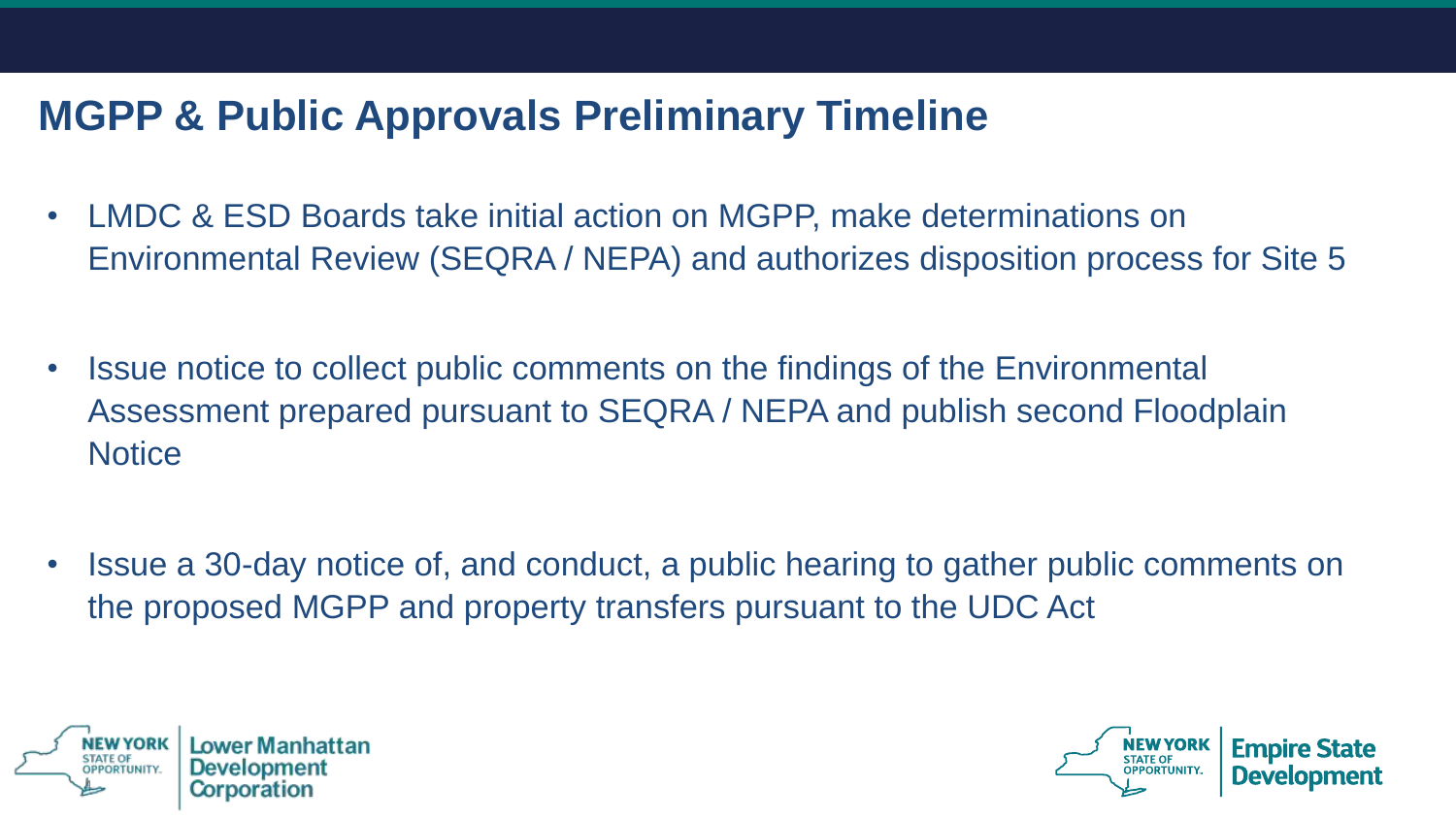#### **MGPP & Public Approvals Preliminary Timeline**

- Distribute the MGPP to the Mayor, Chair of City Planning Commission, Community Board 1, City Clerk, Public Libraries, and post online
- Continue public engagement and community outreach efforts
- Consider all public comments received on MGPP, Environmental Review and Site Disposition action



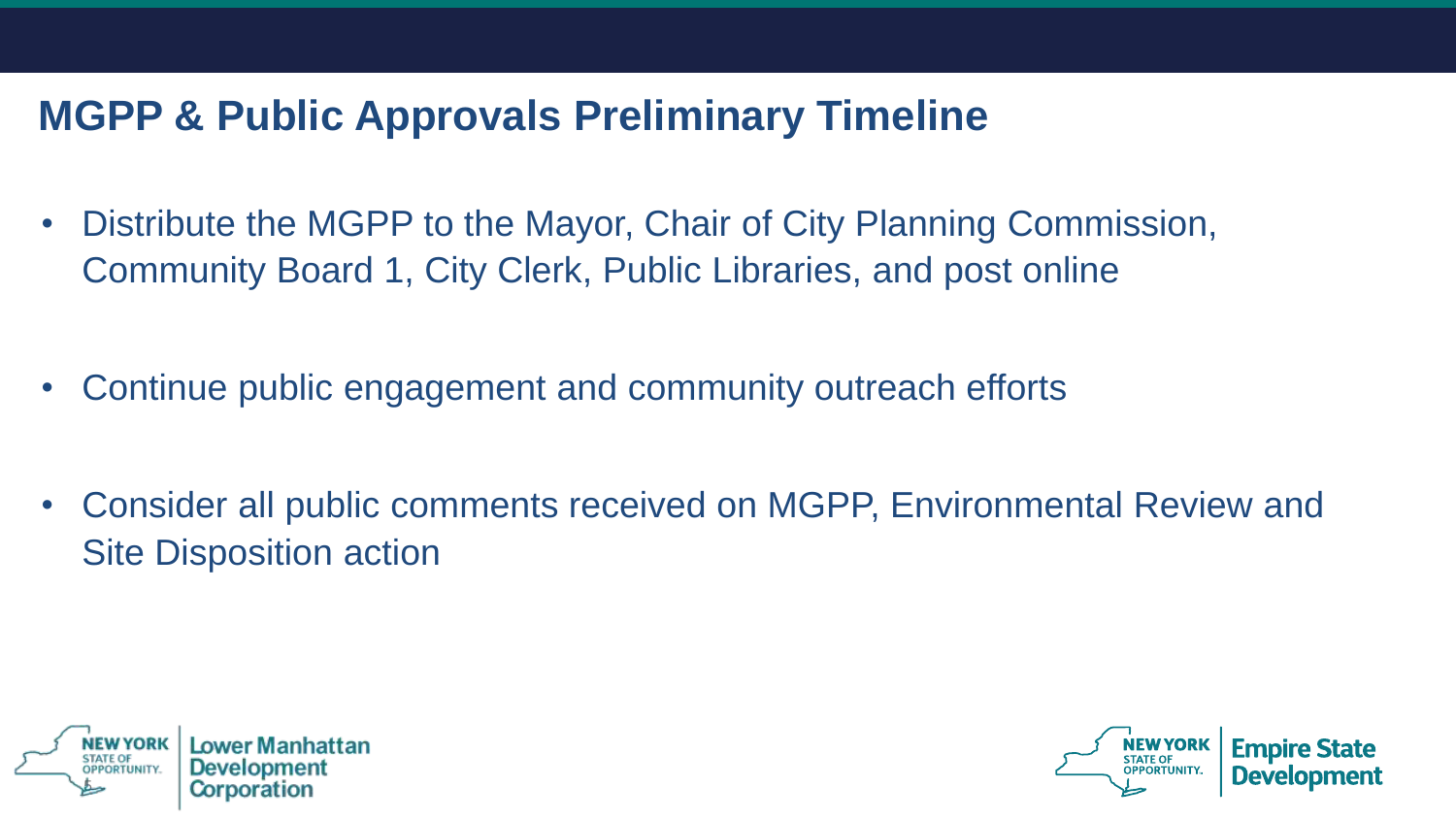#### **MGPP & Public Approvals Preliminary Timeline**

- Issue explanatory statement required by the Public Authorities Accountability Act
- Return to LMDC and ESD Boards for consideration of public comments and action on final proposed MGPP, environmental findings and property transfer terms
- Submit application to the Public Authorities Control Board (PACB) regarding the proposed Project
	- o PACB would then hold a public meeting to consider application



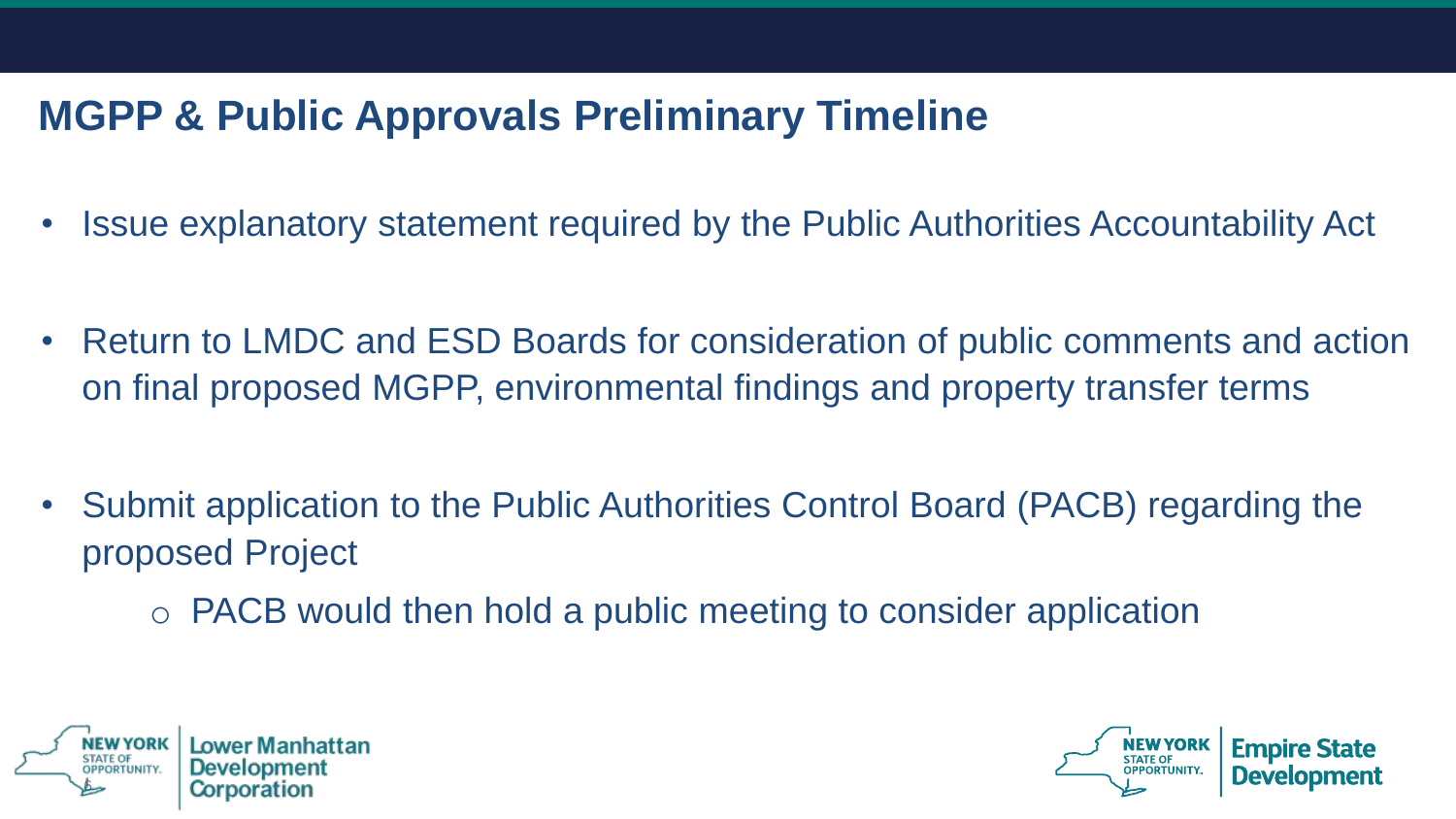#### **Environmental Assessment**

- The impacts of the currently Approved Plan for a commercial/office tower on Site 5 were studied in the 2004 Final Generic Environmental Impact Statement (FGEIS)
- The Site 5 Environmental Assessment (EA) is being prepared pursuant to the National Environmental Policy Act (NEPA) and the State Environmental Quality Review Act (SEQRA) and considers any new potential environmental impacts of the Proposed Amendment to permit the development of a mixed-use residential tower at Site 5
- The Site 5 EA analyzes the proposed change of use, and studies various categories which were previously analyzed in the 2004 FGEIS including Shadows, Hazardous Materials, Air Quality, Natural Resource, and Traffic.